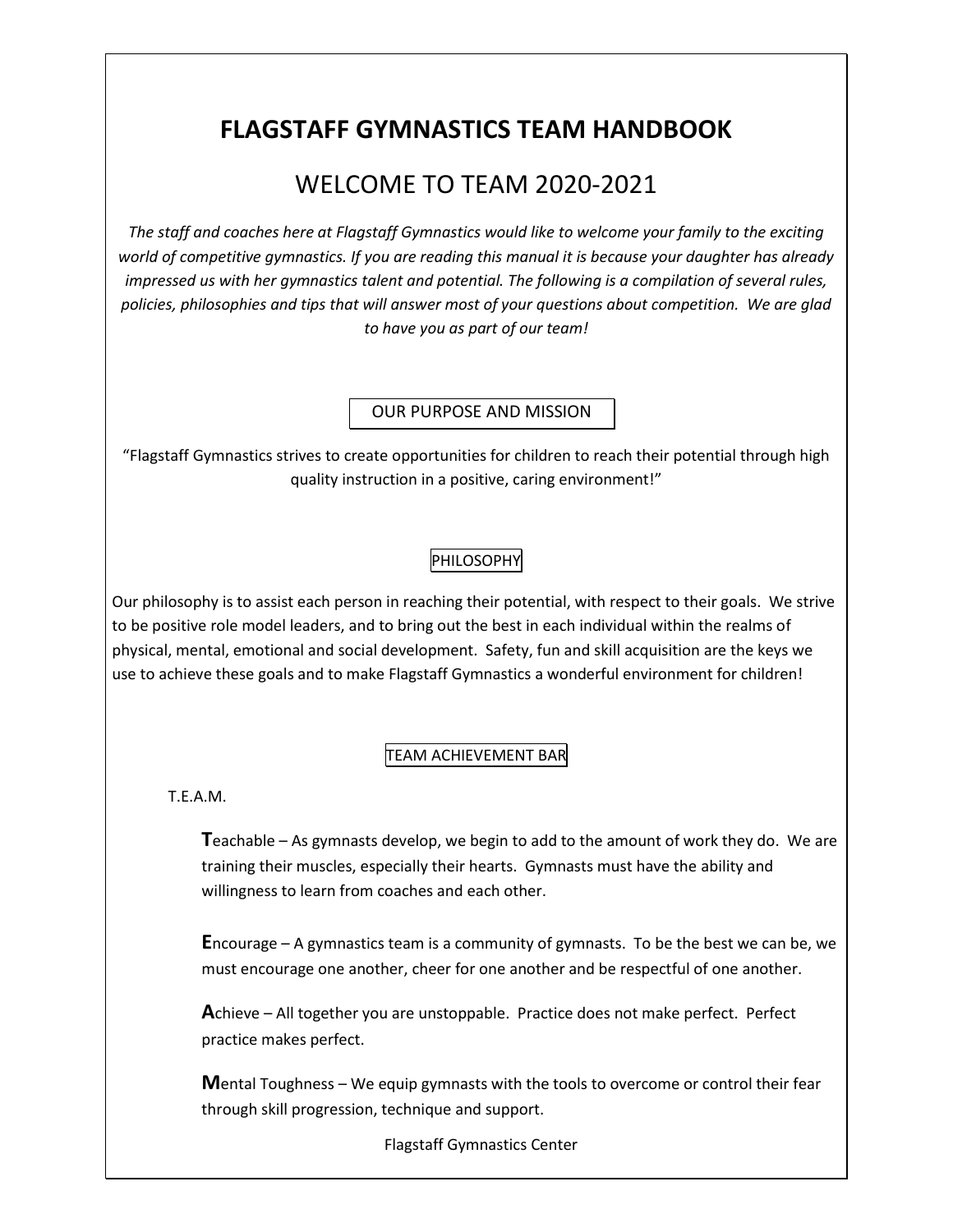#### SPORTSMANSHIP

Team members are taught to pursue victory with honor. Gratification comes through improvement and striving to achieve personal best.

#### **GOALS**

Our goal for each gymnast is:

To gain self-confidence To learn to be a team player To learn to be competitive and have fun at the same time To learn from successes and failures To learn to budget free time wisely To learn to have fun in a safe, educational program

#### TEAM SELECTION

Initial Team placement is made by our team coaching staff. When moving an athlete to team, aspects such as courage, attendance, commitment, personal drive, and coachability will all be considered.

Moving up from one level to the next will be decided by our team coaching staff based upon scores from the previous season, attendance, skill level and attitude of the gymnast. Gymnasts must score an allaround of a 36.5 and/or have proficient skills for the next level. All decisions made will be in the best interest of the athlete, not by where their friends are placed.

## TEAM POLICIES

- 1. Gymnastics **training is exclusive** to this club. Gymnasts may not train at any other gym, camp, or clinic while competing and/or representing Flagstaff Gymnastics without explicit consent from the management.
- 2. Each gymnast is **required to attend** and be on time for all regularly scheduled practices. That means on the floor ready to go when practice begins and not talking or hanging around out front. If for some reason you will be late or absent you are required to call the office and notify the coaches.
- 3. Proper **workout attire** is a must at all times. A properly fitting leotard is the only acceptable workout attire. Hair should be appropriately tied so as not to interfere in any way during practice. No jewelry of any kind may be worn during the workout.
- 4. Absolutely **no food**, drink, candy or cell phone is permitted on the workout floor. All snacks or meals must remain in the lobby area. Water bottles are the only exception to this rule. NO FOOD IN LOCKERS – ANTS!
- 5. Gymnasts **may not leave the workout or competition floor** without the expressed permission of the coaching staff.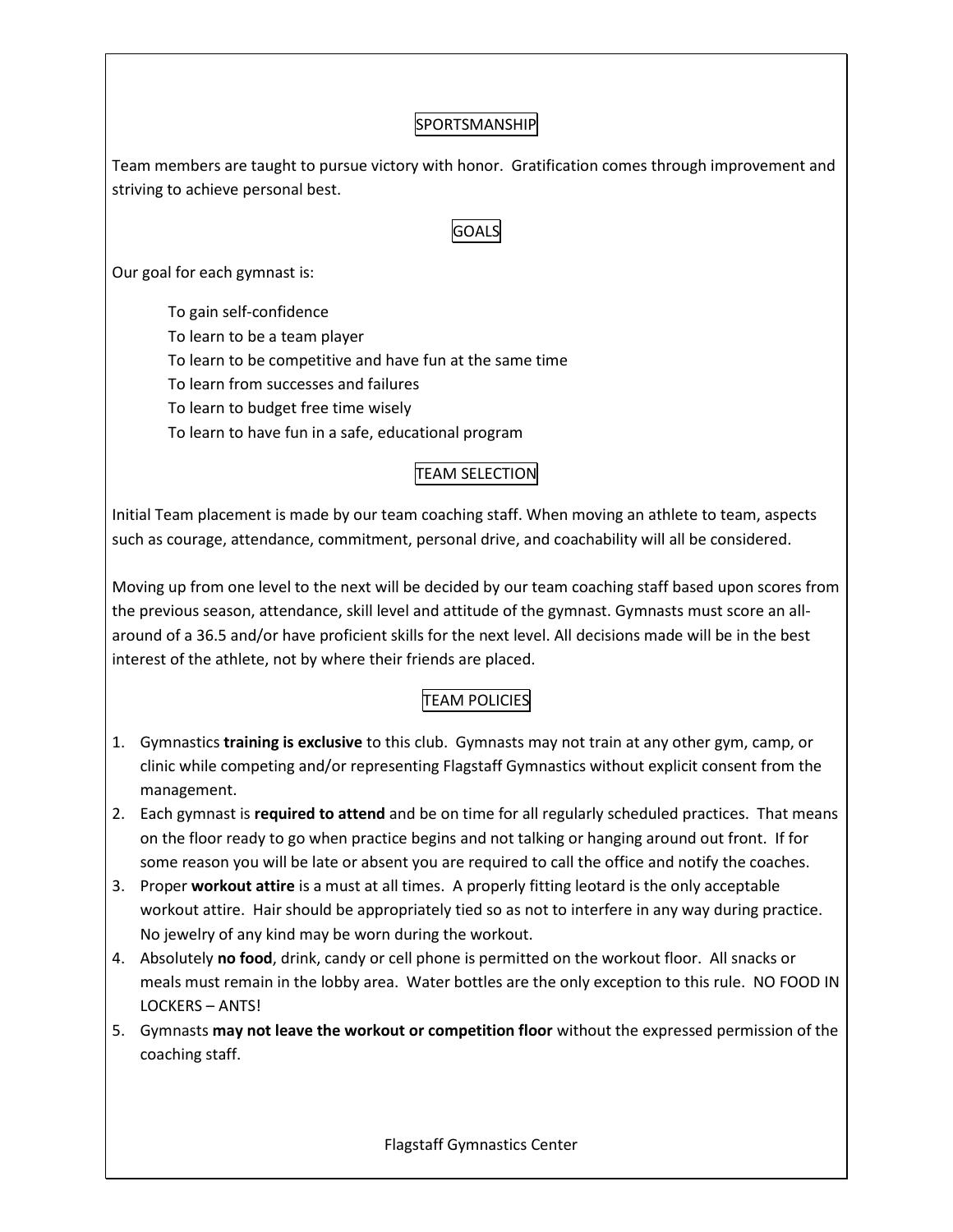- 6. Interaction between **gymnast and parent** (visually or verbally) during workouts or at gymnastics competitions is not appropriate. A distracted gymnast is a prime candidate for injury. Contact the front desk or the coach first if you need to communicate with a gymnast on the workout floor.
- 7. All gymnasts are expected to maintain the best **physical condition** possible.
- 8. All injuries must be promptly reported to the coach**. Injured athletes** are required to attend practice. They will be assigned a modified workout, keeping within doctor's restrictions. Please bring a signed note to practice informing the coach of the allowable skills for that practice.
- 9. No gymnast may be left at the facility unattended. When **dropping off a team member** please do so within a reasonable time frame. Please do not drop off anyone more than ten minutes before the start of the scheduled practice. Promptly pick them up at the conclusion of their practice.
- 10. **Coaching technique** and discipline are not subject to compromise with parents or gymnasts. The coaching staff has the final say in all competitive program matters.
- 11. All competitive gymnasts **must demonstrate proficiency** in all skills appropriate to their competitive level to be allowed to enter any competition. In addition, the gymnast must be in good health and have attended every workout the week prior to any competition. Special situations should be discussed well in advance of the competition with the coach.
- 12. Attitude is a large part of the sport of gymnastics. Work hard and try your best at every practice. There is no place in this facility for bullying, rudeness, or disrespect. You can only control your actions. **Your attitude…your effort…your gymnastics…!**
- 13. The majority of this section has focused on the gym and competition; however, the coaching staff believes that **the order of importance always needs to be family, education, and then gymnastics**. If you choose to be a member of our program, we make the assumption you have allowed appropriate time for family functions and that your child's study habits and schoolwork is of exemplary quality.

We do not advocate the use of this statement as an excuse for coming late to workouts, missing practices, etc. As with all things in life, it is your responsibility to fulfill your commitments.

## TEAM TRAINING

*Many things go into developing young gymnasts. There are four fundamental areas of development that are used during training: 1) Flexibility, 2) Strength, 3) Skills and 4) Mental aspects* 

- 1) **Flexibility development** is crucial to the long-term success of the gymnast. Superior flexibility adds to the aesthetic appeal of performances, allows the athlete to master skills more easily and plays a major role in preventing and reducing the seriousness of injuries.
- 2) **Strength development** As with all sports one object is to make the difficult look easy. This is much easier to achieve if the athlete has the strength to master the skills. In most cases the stronger the athlete is the better the athlete is. This is certainly true in gymnastics! Like flexibility, strict strength training can greatly reduce the chance of injury.
	- Strength development can and should be practiced at home. As strength and technique improve, resistance, range of motion and repetitions will increase. The gymnasts will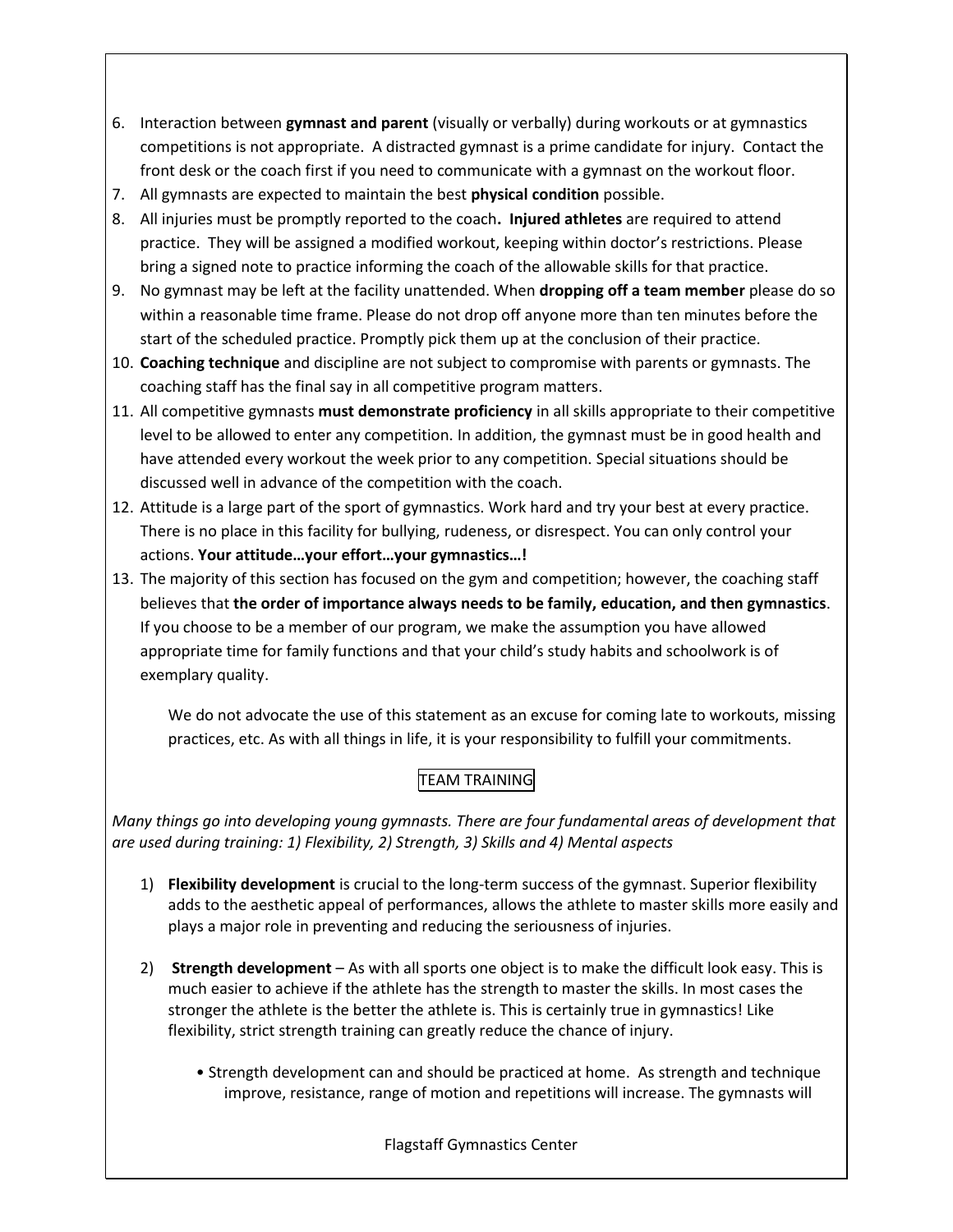constantly be challenged to improve their strength and should never cheat on their conditioning assignments.

- 3) **Skill Development** Skill Development should NOT be practiced at home. Skill development falls into two distinct but related categories:
	- a) *Basics –* Basics or core skills are the building blocks of good, sound gymnastics. The gymnasts use these building blocks to construct their sequences and routines. If any of these building blocks are missing or defective, the entire performance is weakened.
	- b) *Skill Acquisition*  After a good core of basics is achieved, advanced skills must be learned and perfected.
- 4) **Mental Aspects** *The mental aspects of gymnastics are also very important. We try to build mental toughness and focus using situational training (competition simulation). The creation of stressful situations in the gym helps train the gymnasts for the same feelings they will experience during competition.*

## Parent Commitment

- 1. Be supportive of the coaches and gym. Help your gymnast attend practices and be on time. This is critical for the wellbeing of your gymnast. If your child must miss a practice, please contact the coach.
- 2. Please communicate with coaches regarding any problems with your gymnastics experience. Complaining to other parents will not solve your problem nor can we solve it for you if we do not know about it. The support of our team parents is essential for the unity of our team. Please talk to Karen or Shawna regarding any issues.
- 3. Please stay current with team activities by checking your email on a regular basis.
- 4. Participate in fundraisers and special events.
- 5. An adult representative from each team member's family is required to volunteer for three sessions at every competition hosted by FGC. If the family is unable to volunteer, \$150 buyout will be available.
- 6. Do not compare your athlete with any other gymnast. Instead… provide them with encouragement, support, and unconditional love.
- 7. Watch practice periodically.
- 8. Do not coach your child. Your corrections distract from what the coach is doing by giving your athlete another thing to think about. It also interferes with the coach/athlete relationship which is critical for long-term success.
- 9. Inspire your gymnast to overcome obstacles. In every gymnasts career there is a wall they will need to climb over. Inspire them with encouragement.
- 10. Teach your gymnast to be dedicated. Help them to overcome issues and compete for the full season. A quitter never wins and a winner never quits.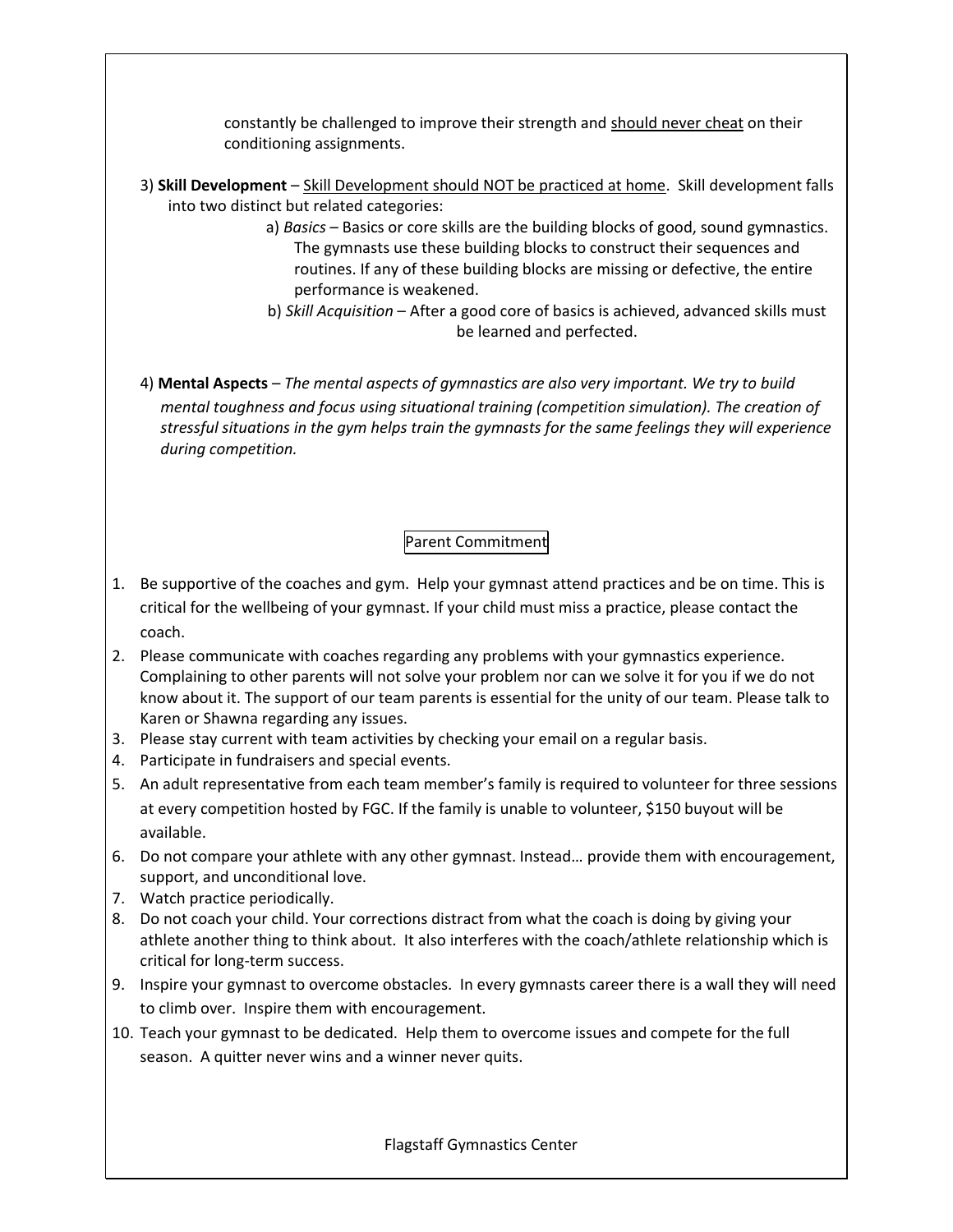## TEAM COMPETITIONS

General Policies:

- 1) All compulsory and optional team members are expected to attend **all team competitions**. Xcel team members are encouraged to attend the majority of the competitions.
- 2) Religious reasons are acceptable reasons to miss a competition as long as we have notice at the start of the season.
- 3) If the coaches feel that because of absences the gymnast is not ready to safely compete, the coach has the option of removing the gymnast from the competition without a refund.
- 4) If your gymnast misses any practices the week prior to the meet, the gymnast may be scratched from the meet without refund.
- 5) There may be times when an emergency may occur and gymnasts cannot attend a competition. Please keep in mind that the competition fees and expenses are non-refundable.
- 6) Each meet will have a competition fee attached and a due date. Payment for meets cannot be late. Information will be distributed to gymnasts and parents as soon as it is available from the meet host. The parents are responsible for transportation to and from the meets as well as the fees and uniform. All meets also charge a door fee for spectators.

Meet Schedules:

- 1) The host team provides the competition time and day via e-mail and is usually TENATIVE and LATE. Specifically, USA Gymnastics requires the hosting team to provide the time schedule to gyms participating in the meet at least 10 days in advance of the scheduled date.
- 2) Schedules are always subject to change depending on deadlines for entries, late entries or cancelations. Check your email prior to leaving for a meet for last minute updates.
- 3) PLEASE understand that the hosting teams DO NOT WELCOME calls from parents asking for the schedule.
- 4) We will provide you with the time schedules, maps, directions, and any information made available to the gym upon receipt. This will be done via email.
- 5) If you become desperate and it is within TWO WEEKS of the meet date, call or email the front office. DO NOT CALL or EMAIL THE HOSTING TEAM!!

## MEET EXPENSES

-Participate in Scheduled Meets. All compulsory and optional team gymnasts should compete in ALL meets to which they are invited unless they are sick or injured.

-Meet fees include competition fees, coaching fees, insurance, and all expenses the gym incurs to send athletes to competition. Gymnast's hotel and travel expenses are paid individually.

-Gymnasts who are unable to attend a scheduled meet should email shawna as soon as possible. Most meets require that the fees be paid in full months before the competition in order to prevent being closed out. MEET FEES ARE NON-REFUNDABLE FOR ANY REASON AFTER FGC'S DUE DATE.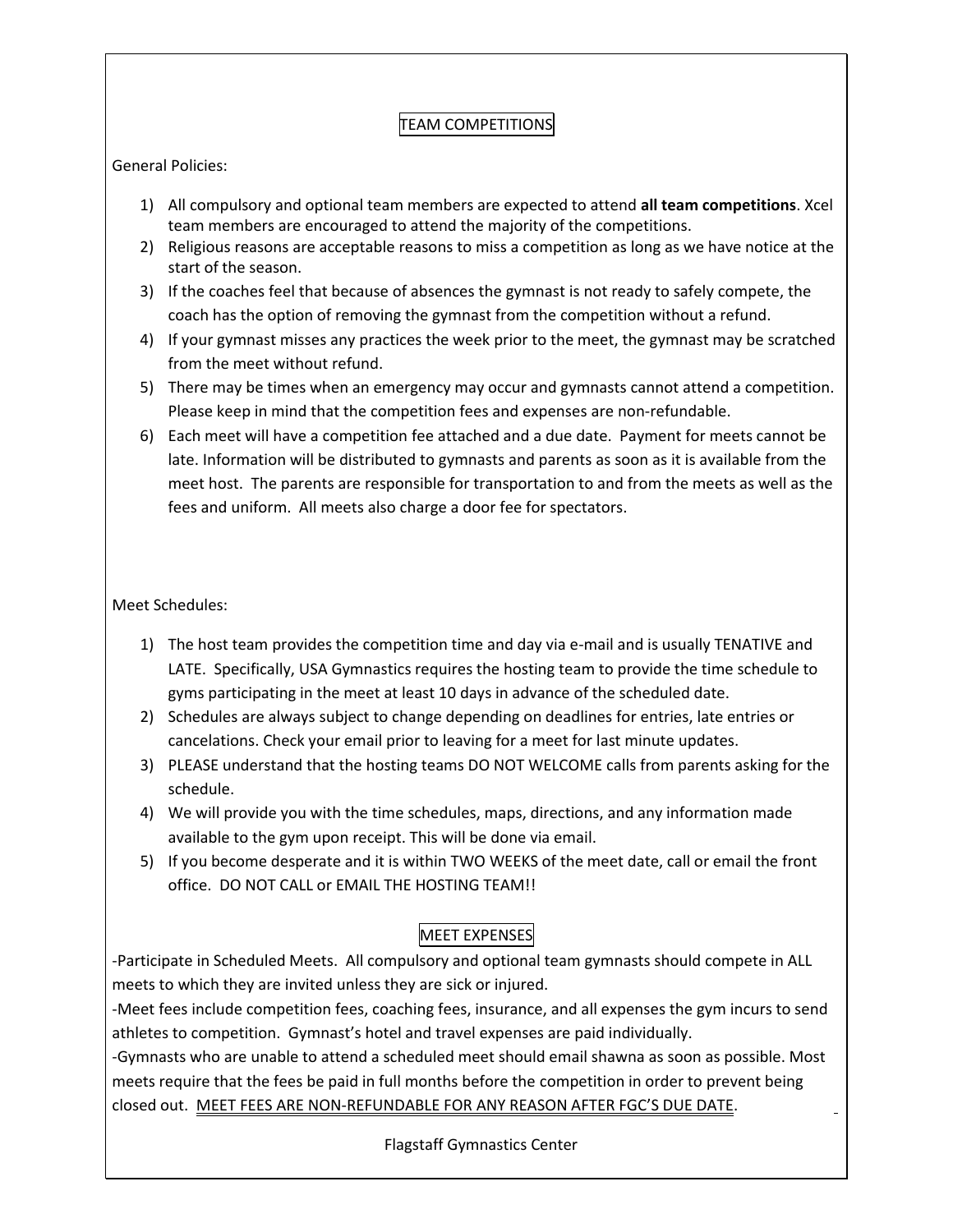What to take to competition

- 1) Team leotard
- 2) Warm-up suit
- 3) Hair scrunches
- 4) Gym Bag
- 5) Hair spray or gel
- 6) Tape
- 7) Snack
- 8) Approximately \$15 to \$25 per person for the spectator door fees
- 9) Grips and wristbands (if used)

## The Meet Takes How Long?

The average meet can take as little as two and a half hours or as long as five hours. Feel free to bring reading material or some other project with you to help pass the time while at one of your child's competitions.

## COMPETITION FORMAT

Most competitions run in a format similar to the one listed below.

**Open Warm Up** – Usually a half-hour long. This time is for general stretching and getting equipment settings specific to the gymnast. \*Please note that your gymnast needs to be at the gym 15 minutes before the stated open warm up time!

**Timed Warm Up** - Every gymnast present warms up on each of the apparatus. This procedure takes half an hour.

**March In** – All the gymnasts line up and march in to the gym to be presented to the audience and judges; the National Anthem is usually played. This takes about ten to fifteen minutes.

**Competition** – The gymnasts now actually compete and receive scores from the judges at each event. This may take an hour and a half to two hours to complete. It will take longer if it is an optional meet and one touch warm ups are necessary.

**Awards** – If the organization running the meet is on the ball, you may only have to wait five to ten minutes before the awards are handed out. It has been known to take significantly longer to get the awards ready. Once they are prepared, it can take from half an hour to an hour to hand out the awards.

#### BEFORE THE MEET BEGINS…

• Remove all fingernail polish and all jewelry. No earrings.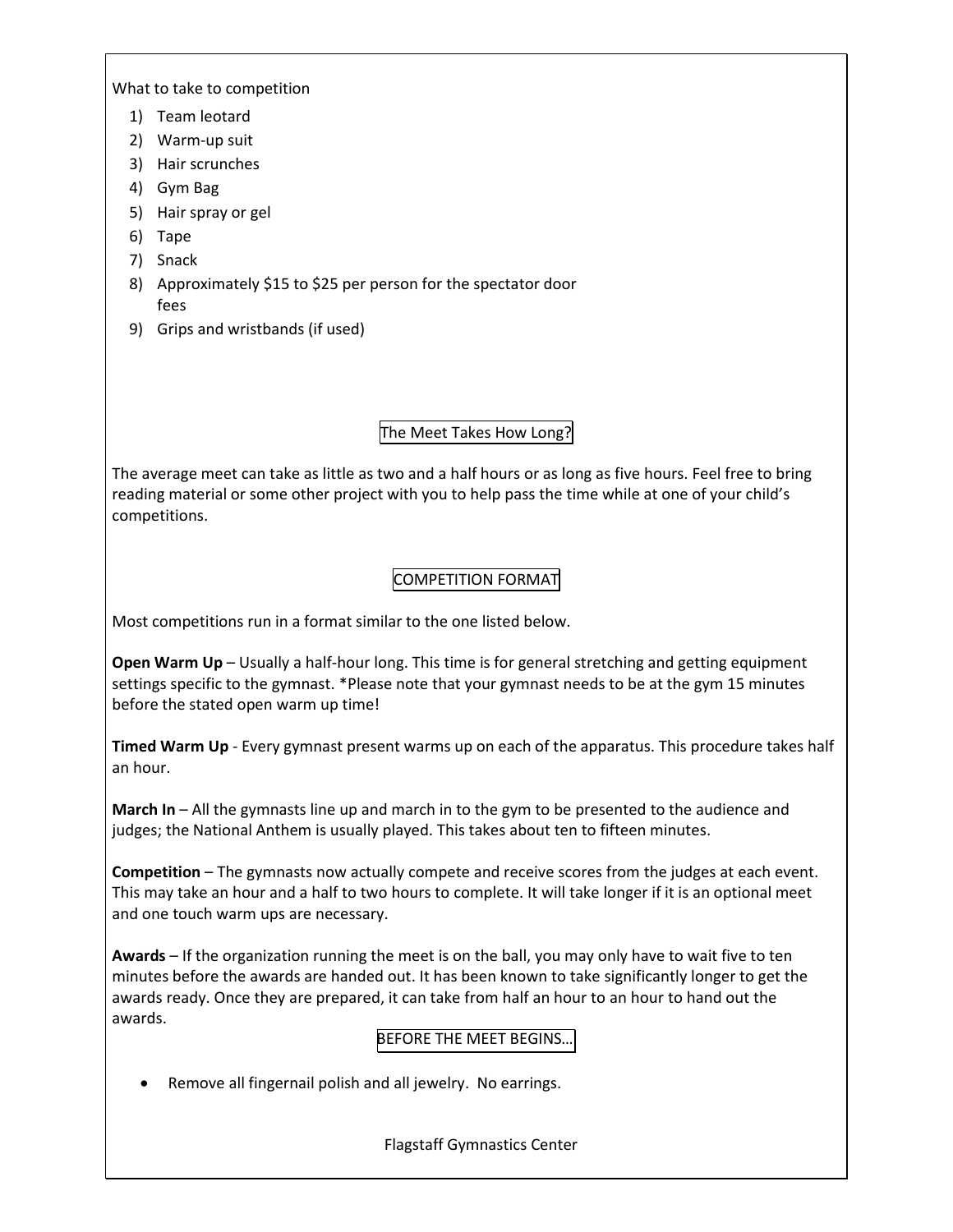- Hair must be sprayed or gelled back out of face. Bangs may not hang below eyebrows. (Hair should be pre-approved by coaches one week prior to meet if you are new to competitions.)
- Underwear and bra straps may not show.
- Provide your gymnasts with a healthy meal one hour prior to arrival time.
- Arrive 15 minutes before the Open-Warm-up time in leotard and with hair done
- Locate the gymnast's check-in station.
- Help your gymnast find their coach. DO NOT hand them over to anyone other than their coach.

#### During the meet…GYMNAST'S Etiquette

- Gymnasts must remain in the designated competition area throughout the course of warm-ups and competition and obey all warm-up regulations and procedures.
- Be courteous, respectful and polite to all meet officials, hosts, competitors, coaches, and teammates.
- Gymnasts should stay with the team until competition is over and the coach releases them. Once a gymnast has entered the competition area there should be no contact between the gymnast and her parents.
- Gymnasts should stay for the awards dressed in their FGC warm-ups until the end of all of the awards during their session. Leaving early is not only discourteous, but also means they will miss the team award at the end.
- Each gymnast should accept her place in the awards line-up and the scores she receives with dignity and without criticism. There is no place for crying and uncontrolled emotions during gymnastics' meets. Gymnasts cannot control the scores they receive nor can they control the performances of any other gymnast. Gymnasts can only control their own performance.
- Gymnasts are expected to sit quietly and respectfully during the duration of the awards. Do not stand because you will photo bomb other athletes. No food, books, i-pads, phones, etc are permitted in the awards. Please pay attention so you do not miss your award.

## During the meet…PARENT'S Etiquette

- Team spirit is a big help….Wear the team colors, or better yet one of our club t-shirts.
- Once your gymnast is in the competition area, they are the coach's responsibility. Do not talk to them, text them, or approach them until the awards ceremony. Gymnasts **ARE NOT ALLOWED** to talk or have contact with their parents until the competition is over. This has less to do with control than it does with FOCUS. Any distraction could disturb the focus necessary to have a successful routine. The coach's job at the meet is to monitor the gymnast's condition and teach her to respond appropriately. If the gymnast is too excited, the coach calms her down. If the gymnast is too complacent, the coach pumps her up and motivates her to do her best. The emotional dynamic is fluid in a competition. An excellent vault score may cause a gymnast to be over-confident. A terrible bar routine may actually provide an educational moment. At these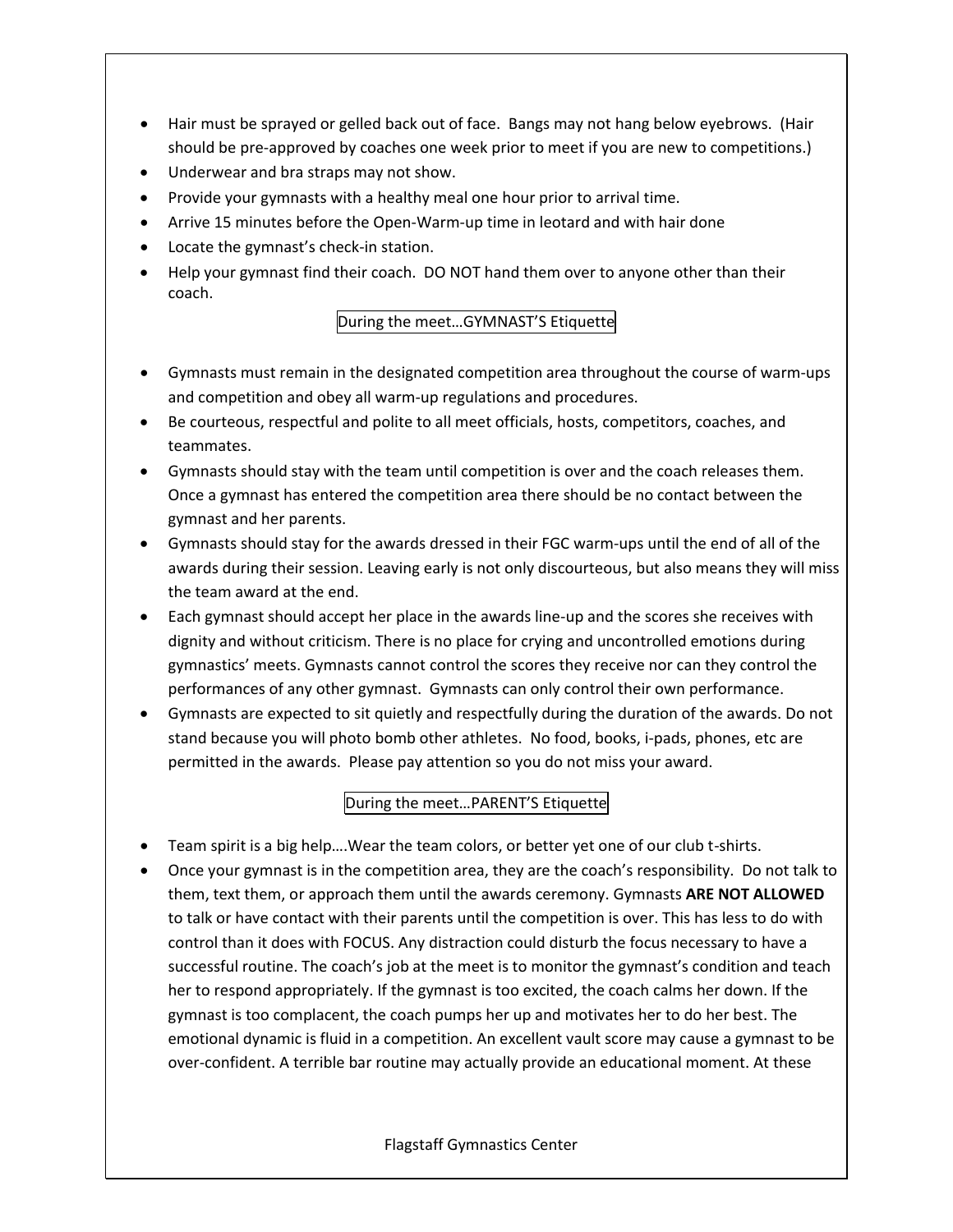times, the gymnast needs to focus on her coach's advice, not distractions from off the competitive floor.

- In any competition, parents, friends, and relatives of the gymnast *ARE NOT ALLOWED* onto the competitive floor. *YOU MUST* remain in the spectator's area along with all other relatives and friends. Your child could be immediately scratched from the meet if a parent is in the competitor's area.
- In case of injury during warm-up or competition, *YOU MUST* stay in the spectator area. Proper medical attention will be provided.
- *DO NOT* coach your child. Coaches should coach, everyone else should encourage. Injury may result from changing the gymnast's focus away from the coach's technique. Even the most helpful comment from you could have disastrous consequences.
- *NO FLASH PHOTOGRAPHY* is permitted during a meet. The sudden flash of light could cause a gymnast to be injured. Check out your camera in advance. Many cameras come with an automatic flash that will go off if it detects low light levels. If you cannot manually disable this device, please do not take pictures during the competition.
- The coaches' focus during the meet is solely on the gymnasts and the competition before them. Do not talk to, text, call, or approach them during the meet.
- NEVER approach a judge. Please show proper respect to all Officials and Coaches at every competition. They are all there for one reason, to support your child's interest in gymnastics. Under no circumstance should you attempt to contact any official on the competition floor during or after the meet *(judges, score keepers, etc.)* If you have any questions regarding the meet or your child's scores you must contact your coach. Even the coach is not allowed to approach the judges regarding routines or scores during the meet, but must submit an inquiry through the Meet Director. Points could be deducted not only from your gymnast but the team score as well for failure to follow these rules.
- Please show proper respect to all competitors. You NEVER KNOW who is sitting near you *(I.E. parents of the gymnast you just made a remark about).* **CHEER FOR ALL MEMBERS OF OUR TEAM!**
- All gymnasts are expected to stay until the end of the awards ceremony whether they are receiving an award or not. They need to cheer all award recipients - especially their teammates.
- Your gymnast becomes your responsibility at the beginning of the awards ceremony. The coaches will escort your gymnast to the awards area. Then the coaches usually have to leave. Coaches rarely get to watch the awards as they are warming up the next group. So watch your gymnast during the awards and arrange a meeting place.

## SOME GUIDELINES FOR PARENTS FEELING STRESS

- 1) Be supportive of your gymnasts no matter if they win or lose. The important thing to remember is this is only one meet. You want to build confidence so they can compete another day.
- 2) We know that you are excited about your child's participation in gymnastics and want her to be successful, but as a parent you actually have the least amount of control over your gymnast's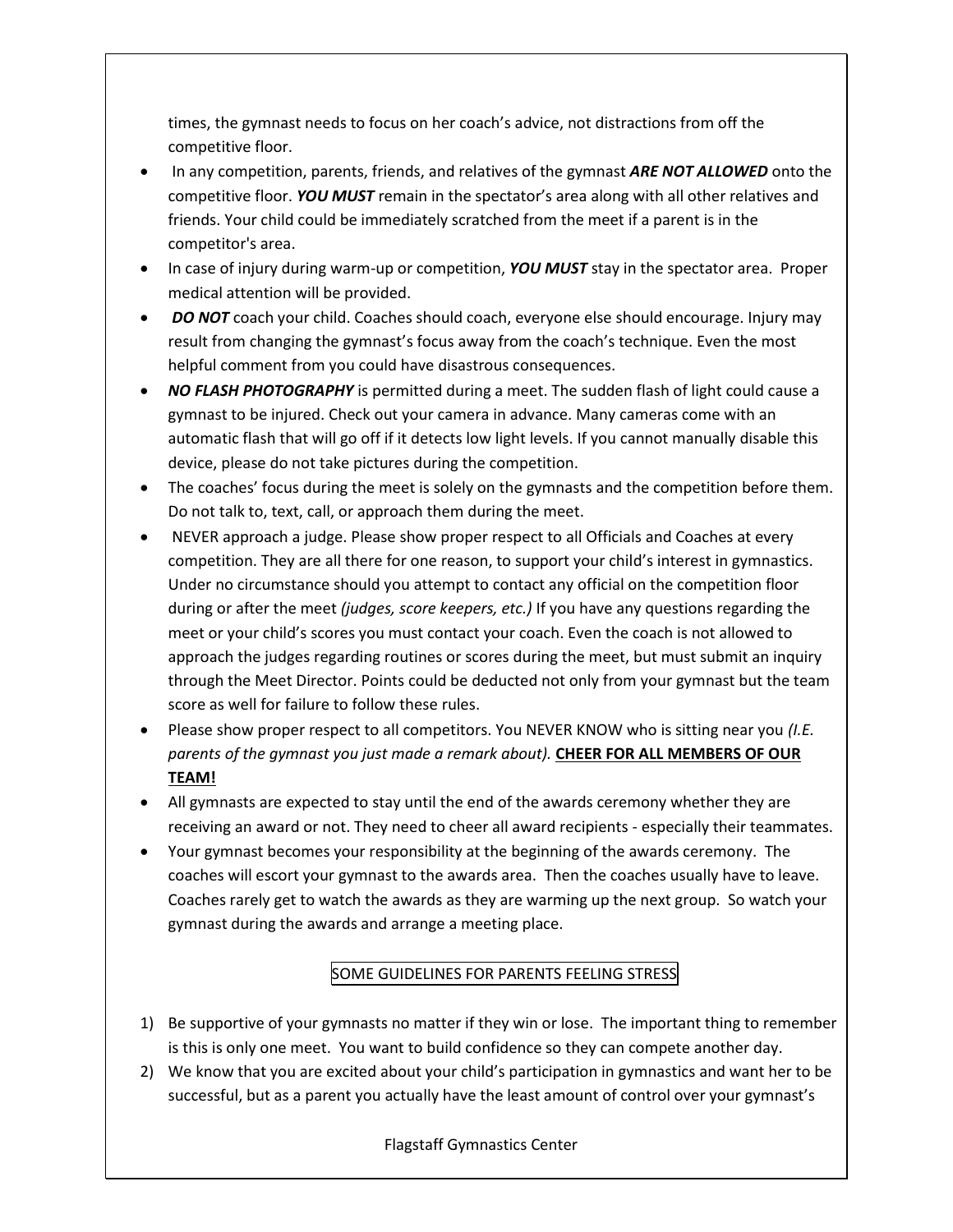performance. This combination of high emotional stake in the performance with little or no direct control over the outcome can produce stress and can lead to some bizarre behavior. 3) Danger Signs: Watch for these. If you recognize yourself in these descriptions, you probably need to reevaluate your actions, your role, and your attitudes. • Wanting to observe every practice intently. • Praising or punishing your child for what you see during observations of workout. • Finding your sense of worth and happiness dependent on the success of your gymnast. • Constantly comparing your child and her progress to others in the group, on the team or in competition. • Verbally abusing the gym, the coaches, and the program while still placing your child under their control. Inappropriate Comments "You finally beat Sally." "How many (current difficult skill) did you make today? "I'll buy you a new leotard if you win today." "That judge always scores you low." "I cannot believe they moved Sally up and not you!" "If you don't get that skill by next week, you are done with gymnastics." "I'm not wasting my money when you aren't trying." Appropriate Comments "You scored your highest yet!" "How was practice?" "Do your best and have fun." "Work hard and next time you'll do better." "As long as you are happy, safe, and progressing, I'm happy." "Don't worry. The skill will come when you are ready." "Try your best at every practice and always listen to your coaches.

## Disciplinary Action

The rules and policies which govern the gymnasts and their parents have been outlined in this team handbook. In the event that there is an ongoing pattern of disruption or infractions, it may be necessary to impose disciplinary action in an attempt to improve the situation.

The list of disciplinary actions below is not intended to be all inclusive. They are presented as an expression of our beliefs as to what actions are appropriate.

- 1) The gymnast will be encouraged to change her behavior.
- 2) The gymnast will be given the option to take a break and return when she feels ready.
- 3) Athletes will be sent home if they are cussing, self-harming, or harming others.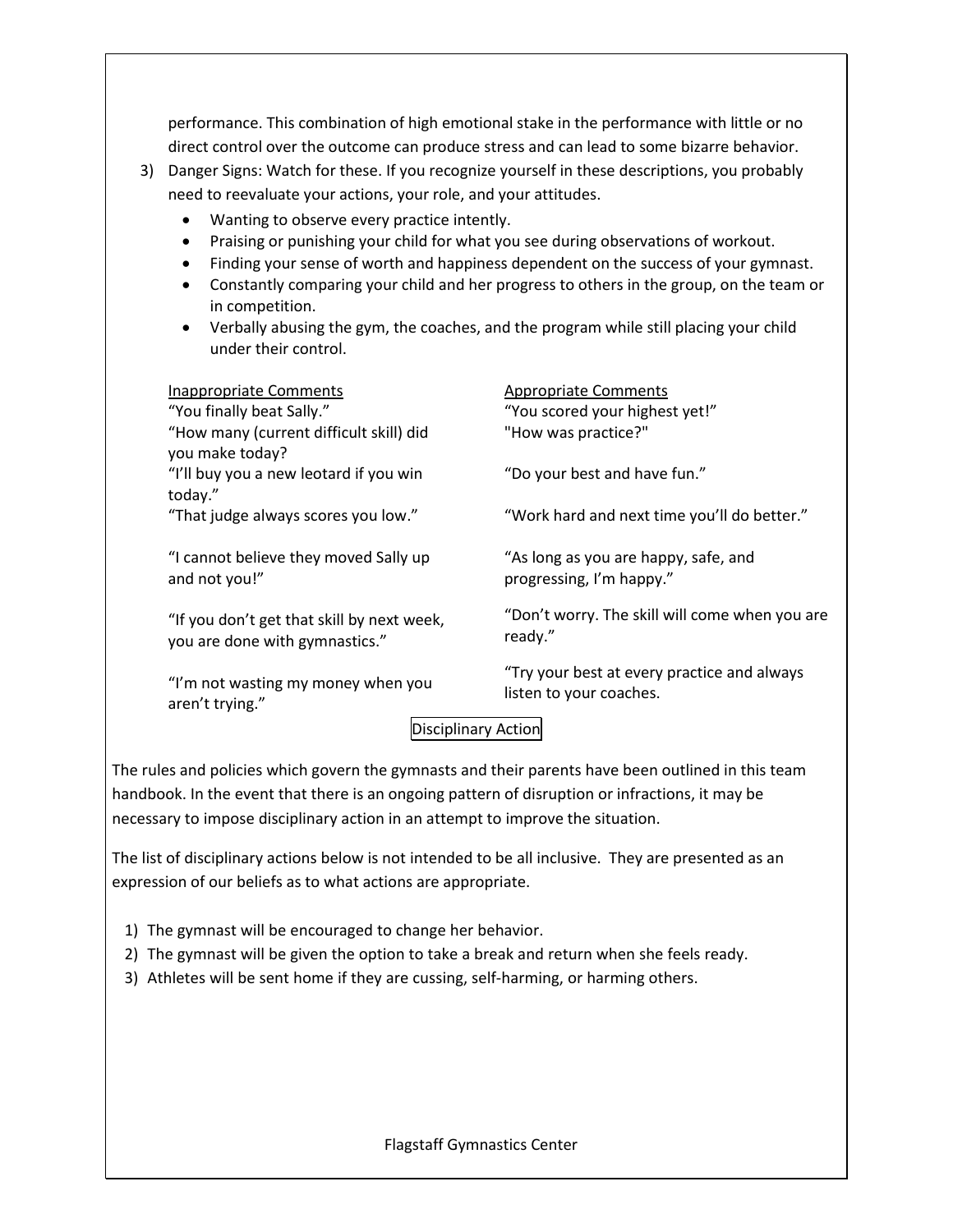## NUTRITION

Good nutrition is the key to a healthy gymnast. Well-balanced meals throughout the week are vital, as is staying hydrated.

Gymnasts should eat light and healthy at least 45 minutes prior to practice.

The night before meets, gymnasts should be fed a high carbohydrate and protein meal. Good sources of carbs are: pastas, rice, breads, and fruits. Protein sources that should be considered are: meats, dairy, beans, eggs, and grains.

The day of the meet, sweets, heavy foods, and carbonated drinks should be avoided.

## SPECIAL EVENTS

Special events are held to foster unity. Most events are attendance optional, but we encourage all gymnasts and families to be as involved as possible. A variety of events throughout the season may include but are not limited to: Water Day, Fun Mondays, Team bonding field trip, Christmas Party, Awards Celebration. Information will be distributed to gymnasts and families in a timely manner.

## MONTHLY TUITION

## **Team is a year round commitment.**

The tuition for the competitive program is determined on a yearly basis with gym closings and holidays already taken into account.

- 1. Team tuition is charged through an autopay system at the beginning of each month. Those who use autopay receive a 15% discount off the normal monthly team tuition.
- 2. Team tuition at Flagstaff Gymnastics is designed to benefit team members who are dedicated to the sport of gymnastics. The competitive team is already greatly discounted in comparison to other gym programs and is in fact effectively subsidized by the recreational program.
- 3. There are no make-ups, discounts, or prorated accounts due to absence of any nature. This includes, but not limited to injuries, vacations, illnesses, etc. Since team members pay a fraction of the hourly rate that recreational students pay, we DO NOT PRORATE for missed days, weeks, or months. Gymnasts who miss weeks and months at a time are encouraged to go to the recreational program so they can pay for the classes they attend.
- 4. Team members need to stay active in the sport to progress at a safe rate.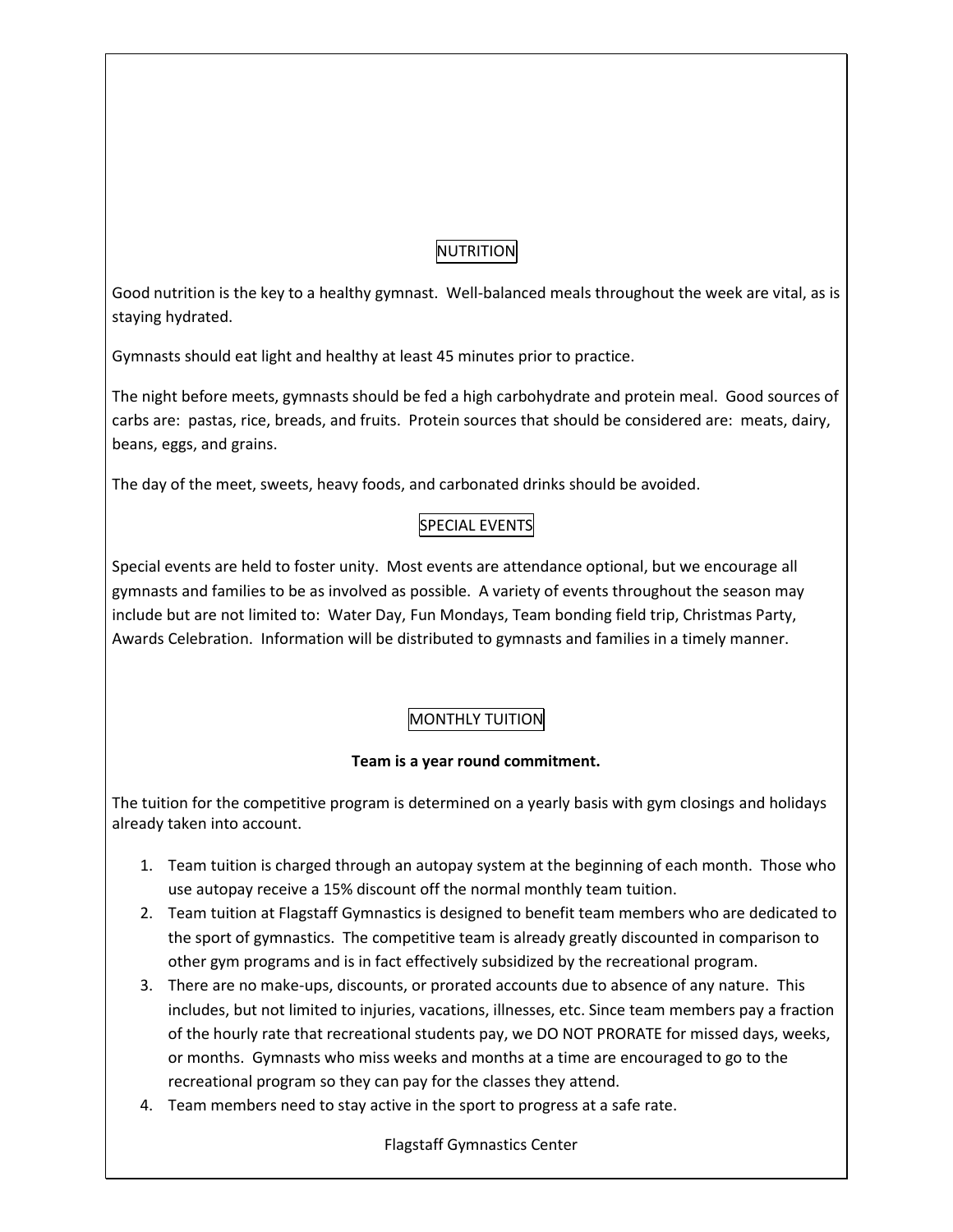5. Notice of intent to cancel enrollment on team must be made online in the Parent Portal at least **one month** prior to the gymnast's last workout. You are responsible for payment for team whether or not your gymnast's attends practice until the time you notify the office VIA WRITTEN NOTICE.

## FUNDRAISERS

Team members are encouraged to participate in fundraisers. They will help us build unity and funds for competitions. Fundraisers are brainstormed and coordinated by parents and presented to the office for approval.

- Recruiting Funds
	- o Gymnasts will receive \$40 for every new person they recruit to gymnastics or cheerleading. New people are defined as those who have not attended FGC in over a year.
	- $\circ$  Gymnasts will receive \$65 for every new student they recruit to Flagstaff Christian Preschool. New students are 2, 3, and 4 year olds who have not attended FGC or FCP.
- Banner Funds
	- $\circ$  Gymnast may sell advertising banners as a fundraiser. One size only (3'x2') for \$100. The banners cost \$20.00 so the athlete receives \$80.00 in their account.
	- $\circ$  Business receives a banner with their logo and four lines of text in full color.
	- $\circ$  Banner will be hung for one year. Renewal fee is \$50.00 for an additional year.

Parent Volunteers for fundraising are needed and greatly appreciated.

## MISCELLANEOUS

- Except in the case of an emergency, team coaches should not be called at home or on their cell phones. Please leave all messages on the voice mail system at the gym or in the coach's message box. The coaches will check their boxes periodically and return your calls at their earliest convenience.

- Immediately following the Spring Competition Season, Flagstaff Gymnastics will have an awards banquet for the compulsory and optional team gymnasts. Each gymnast will be recognized for her accomplishments by her coaches. Please make every attempt to attend.

- When planning for family vacations, please try to schedule them early in the summer or during a week that the gym is closed. This will allow for minimal time out of the gym.

- It is the gymnast's responsibility to help keep the gym clean. Tape, pre-wrap, ice, bottles and other garbage should always be thrown away after its use. Having a team locker is a privilege, please keep them clean.

We look forward to a successful gymnastics competition year!